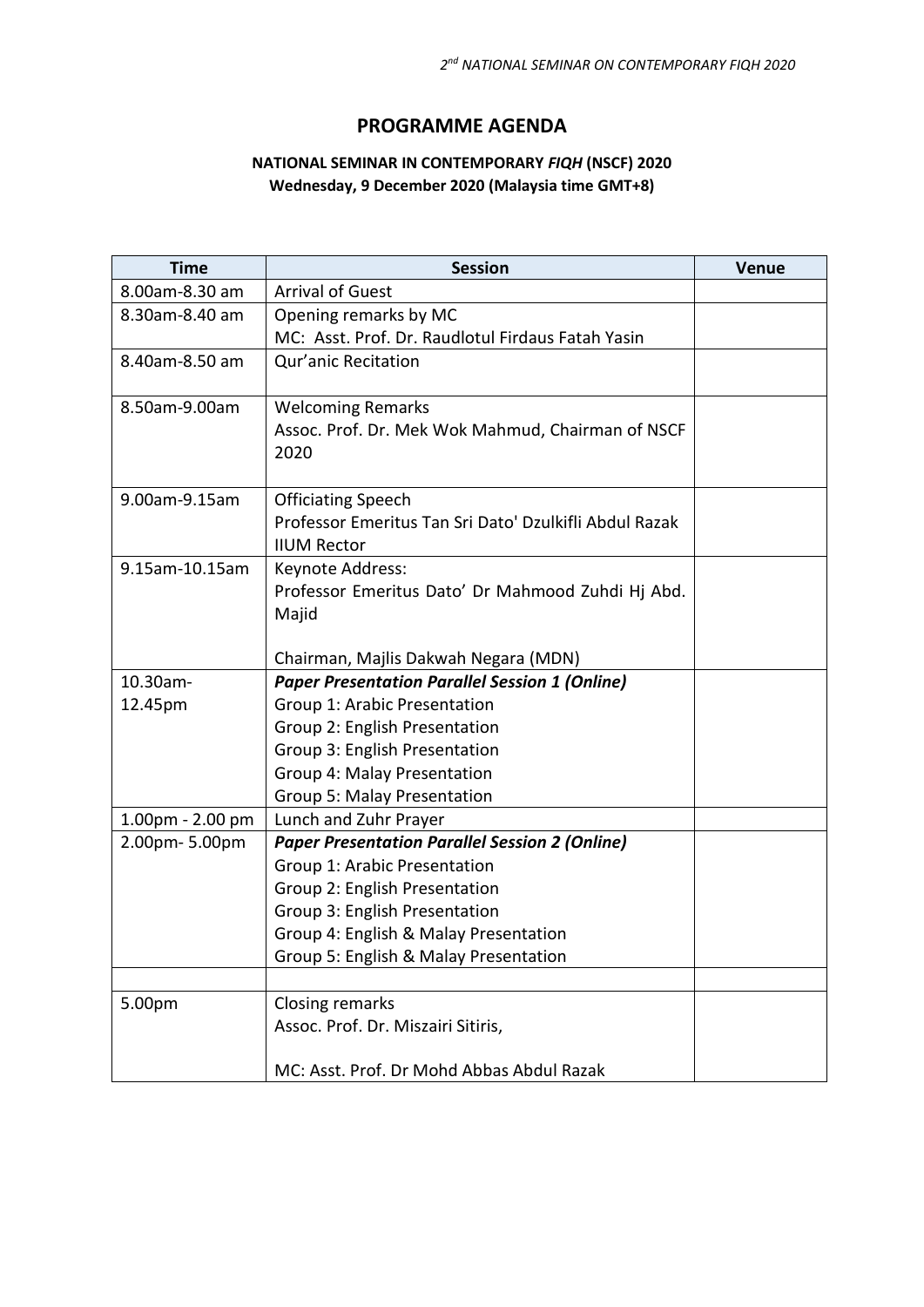## **PARALLEL SESSION SCHEDULE**

# **THE 2ND NATIONAL SEMINAR IN CONTEMPORARY** *FIQH* **(NSCF 2020)**

### **TENTATIVE PARALLEL SESSION**

|                                                      |                   | Br. Al Ghoul Ghaza                                                                                   | <b>Br. Muhammad Tabib</b>                                                                                                | Sr. Aulia Arifatu D                                                                                                                                                                     | Br. Ahmad Akram                                                                                                                                                             | Sr. Zahra Nabila                                                                                      |
|------------------------------------------------------|-------------------|------------------------------------------------------------------------------------------------------|--------------------------------------------------------------------------------------------------------------------------|-----------------------------------------------------------------------------------------------------------------------------------------------------------------------------------------|-----------------------------------------------------------------------------------------------------------------------------------------------------------------------------|-------------------------------------------------------------------------------------------------------|
| <b>Session 1</b><br><b>TIME</b><br>$10:30-$<br>12:45 | <b>Time</b>       | <b>G1 Arabic paper</b><br>Chairperson: Assoc. Prof.<br>Dr. Abdul Majid                               | <b>G2 English paper</b><br>Chairperson: Assoc. Prof.<br>Dr. Salina Kassim                                                | <b>G3: English paper</b><br>Chairperson: Assoc. Prof. Dr.<br><b>Norliah Ibrahim</b>                                                                                                     | <b>G4Malay Paper</b><br>Chairperson: Asst. Prof. Dr.<br><b>Roudlotul Firdaus</b>                                                                                            | <b>G5Malay Paper</b><br>Chairperson: Assoc. Prof.<br>Dr. Abdul Bari bin Awang                         |
|                                                      | $10:30-$<br>10:50 | 1 أثر العدول عن الخطبة في القانون<br>الماليزي والشريعة الإسلامية                                     | 1- Achieving Financial<br>Inclusion: A Comparative<br>Discourse between Islamic<br>and Conventional Finances<br>approach | 1- Harta Sepencarian in<br><b>Business Interest: An</b><br>Analysis of Malaysian Courts<br>Approaches                                                                                   | 1 Isu Nafkah untuk Ibu<br>Tunggal dan Anak Yatim<br><b>Menurut Syarak</b>                                                                                                   | 1 Nikah Khitbah: Alternatif<br>Penyelesaian Kes Anak Tak<br>Sah Taraf                                 |
|                                                      | $10:55-$<br>11:15 | 2 اقتصاديات الأسرة دراسة تحليلية<br>وفق مقاصد الشريعة الإسلامية                                      | 2- Is Malaysia in the<br>Middle-Income Trap?<br>Symptoms, Challenges and<br>Remedies                                     | 2- Overview of The Practice<br>of Hibah Amanah by the<br><b>Islamic Banking and Financial</b><br>Institution in Malaysia and<br>Its Compliance With the<br><b>Existing Legal System</b> | 2 Teori Masalih Mursalah<br>Berdasarkan Pandangan Imam<br>as-Syatibiy dan al-Ghazzali<br>Terhadap Pengabaian Hak-Hak<br>Wanita dalam Isu Lafaz Cerai<br><b>Taklik Lisan</b> | 2 Konsep Pusat Asuhan<br>Patuh Syariah dan<br>Peranannya Dalam<br>Menjaga Kemaslahatan<br>Kanak-Kanak |
|                                                      | 11:20-<br>11:40   | 3 دور الفقه المقارن في تقنين الفقه<br>الإسلامي، ونماذجه التطبيقية في<br>قانون الوقف والأسرة والميراث | 3- The Intention of Muslim<br>Young Adults to Participate<br>in Family Takaful Scheme                                    | 3- The role of Wasi in the<br>administration of minor's<br>property under provisions of<br>Islamic law inn Malaysia                                                                     | 3 Antara Kewajipan Dan<br>Keinginan Nafsu Berpoligami<br>Dalam Membentuk Keluarga<br>Bahagia                                                                                | 3 Zakat Menyantuni Kanak-<br>Kanak Gelandangan: Satu<br>Sorotan                                       |
|                                                      | $11:45-$<br>12:05 | 4 نقسيم أموال الوالدين قبل وفاتهما<br>بين الأولاد في ضوء مقاصد<br>الشريعة                            | 4- Family financial<br>management: a conceptual<br>framework based on<br>Maqasid al-Shariah for its<br>enhancement       | 4- The Execution of Muslim's<br>Will (Wassiyyah) in Malaysia:<br>A Way to Evade Islamic<br>Inheritance (Faraid)?                                                                        | 4 Kahwin Lari Tanpa Izin Wali<br>Bagi Anak Dara Yang Masih<br>Mempunyai Wali Nasab: Satu<br>Analisis Ke Atas Fatwa Negeri<br>Perlis                                         | 4 Aplikasi Fiqh al-Mizan<br>Dalam Sunnah<br>Kekeluargaan                                              |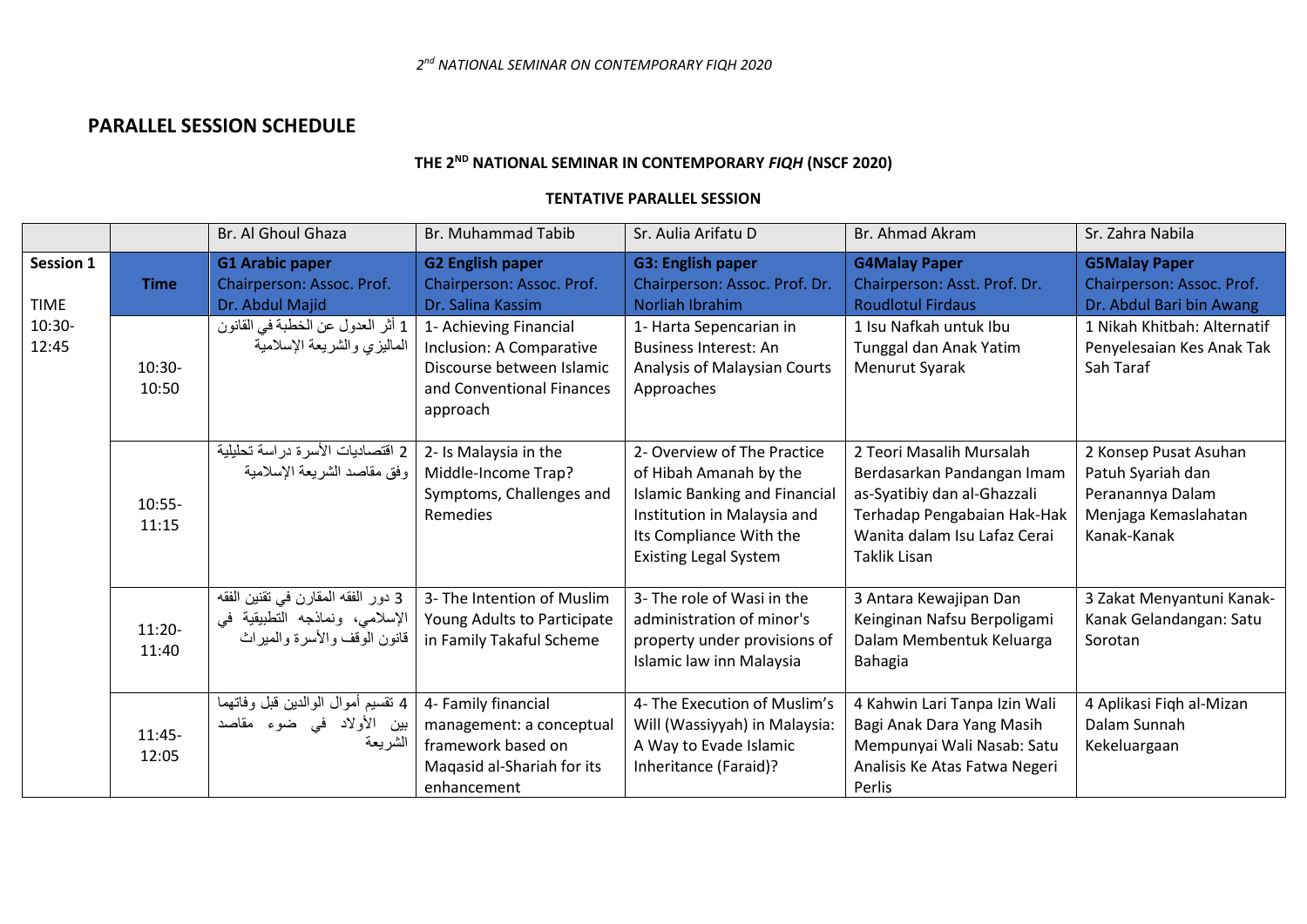#### *2 nd NATIONAL SEMINAR ON CONTEMPORARY FIQH 2020*

| $12:10-$<br>12:30  | 5   5- A Conceptual Study on   حقيقة الوصية الواجبة في ولاية<br>Investment-Linked Takaful   سلانجور  ماليزيا:  دراسة  تحليلية<br>  قانونية | Product: Protecting Life<br>and Wealth for Family<br>Institution | 5- The Significant of Financial<br>Literacy for Family Financial<br>Management: A Critical<br><b>Study from Magasid</b><br>Perspective | 5 Nilai Dan Kepentingan Adat<br>Perkahwinan Melayu Dalam<br>Melahirkan Institusi Keluarga<br>Yang Sejahtera | 5 Autisme Sebagai Mitigasi<br>Dalam Sistem Kehakiman |
|--------------------|--------------------------------------------------------------------------------------------------------------------------------------------|------------------------------------------------------------------|----------------------------------------------------------------------------------------------------------------------------------------|-------------------------------------------------------------------------------------------------------------|------------------------------------------------------|
| $12.35 -$<br>12.45 | 6 زواج المسيار بين المصالح<br>  والمفاسد في الواقع المعاصر :<br>  دراسة تقويمية لدولة ماليزية<br>أنموذجا                                   |                                                                  |                                                                                                                                        |                                                                                                             |                                                      |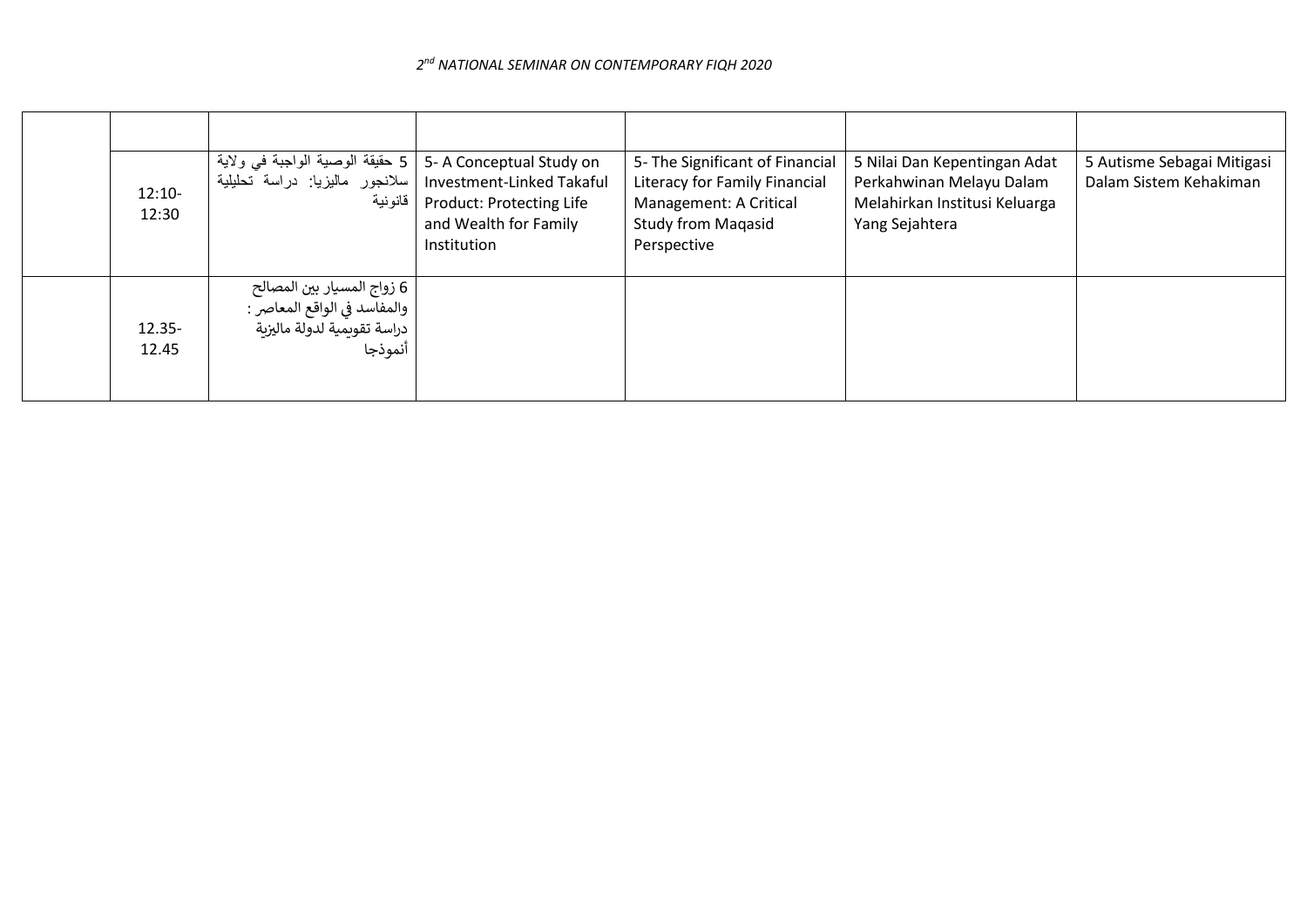| <b>Session 2</b><br><b>TIME</b><br>02:00- | <b>Time</b>   | <b>G1 Arabic paper</b><br>Chairperson: Assoc. Prof.<br>Dr. Bouhedda Ghalia                           | <b>G2 English paper</b><br>Chairperson: Asst. Prof. Dr.<br>Nur Farhah Mahadi                                                             | <b>G3: English paper</b><br>Chairperson: Prof. Dr. Nora<br><b>Abdul Hak</b>                                                                      | <b>G4 English &amp; Malay Paper</b><br>Chairperson: Assoc. Prof. Dr.<br>Saupi Man                                            | <b>G5English &amp; Malay Paper</b><br>Chairperson: Prof. Dr.<br>Najibah Mohd Zin                                                            |
|-------------------------------------------|---------------|------------------------------------------------------------------------------------------------------|------------------------------------------------------------------------------------------------------------------------------------------|--------------------------------------------------------------------------------------------------------------------------------------------------|------------------------------------------------------------------------------------------------------------------------------|---------------------------------------------------------------------------------------------------------------------------------------------|
| 4.55                                      | 02:00-2.20    | 6 تمكين المرأة في منظومة الأسرة<br>الماليزية والمواثيق الدولية: دراسة<br>تحليلية في المنظور الإسلامي | 6- The Role of Virtual<br>Marriage in Enhancing<br><b>Economic Empowerment</b><br>of Individuals as Aligned<br>with Maqashid Al-Shari'Ah | 6- Reconciliation Process of<br>Muslim Marriage under the<br>Islamic Family Law of<br>Malaysia                                                   | 6 Hukuman Ke atas Pesalah<br>Muda di dalam kes-kes<br>Jenayah Syariah di Malaysia:<br>Satu Kajian Kes di Negeri<br>Selangor  | 6 Hak-Hak Seorang Isteri<br>Dalam Menuntut Harta<br>Sepencarian Sebelum<br>Pembahagian Harta<br>Kepada Ahli Waris Dalam<br>Konteks Malaysia |
|                                           | $2:25-2:45$   | 7 تسيير صندوق الزكاة الجزائري<br>ومجالاته الاجتماعية (دراسة فقهية<br>تطبيقية)                        | 7- Work-Family Balance<br>from Policy and Religion<br>Perspectives in Malaysia                                                           | 7- Safeguarding the Best<br>Interest of the Child in<br><b>Adoption Process in</b><br>Malaysia: Whether Kafala is<br>An Alternative Option?      | 7 Modul Memahami Bacaan<br>Dalam Ibadah Solat Ke Arah<br>Membentuk Keluarga Bahagia<br>(Mawaddah)                            | 7 PENJANAAN EKONOMI<br><b>UMMAH MENURUT</b><br>PARAMETER AL-QUR'AN                                                                          |
|                                           | $2.50 - 3.10$ | 8 الوساطة القضائية في القضايا<br>الأسرية: تحديات النطبيق، وآفاق<br>التطوير                           | 8- Legislative Significance<br>of Custom in Developing<br>Local Figh of Family: An<br>Analysis of its Conceptual<br>Framework            | 8- Resolution of Child<br>Custody Dispute: Legislative<br>Foundation Application of<br>Sulh in the Syariah Court of<br>Malaysia and Contemporary | 8 Istinbat Ulama Figh di<br>Indonesia dalam Membentuk<br>Insan Sejahtera "Kajian Fatwa<br>Pembiayaan Syariah Ultra<br>Mikro" | 8- Family Islamic Education<br>and Social Media:<br>Challenges and<br>Opportunities                                                         |
|                                           | $3:15-3:25$   | 9 ظاهرة زواج ملايوية بصيني في<br>:ماليزيا<br>مشكلاتها وحلولها في إطار مقاصد<br>الشريعة               | 9- Juridical Impact of `Urf<br>on Family Law: An Applied<br>Fighi Framework for Local<br>Figh                                            | 9- The Role of Custom in<br>Managing Child Custody: A<br>Juridico-Psychological<br>Analysis in Local Context                                     | 9 Kepentingan Hibah dalam<br>Membantu Kesejahteraan<br>Institusi Kekeluargaan                                                | 9 Talaq through Electronic<br>Medium under Islamic and<br>Malaysian Law: The Impact<br>on 'Iddah and Ruju'                                  |
|                                           | 3:30-3:50     | 10 الولاية في الزواج: مقاصدها في<br>الشريعة وتحدياتها معاصرة                                         | 10- Local Family Figh in<br>Malaysia: An Analysis of<br>'Urfi Methodological<br>Framework                                                | 10- The Role of Private<br>Sector in Providing Foster<br>Care Service for Children<br>without Parental Care in<br>Malaysia                       | 10 Maqāșid Al-'Adl (Keadilan)<br>Dalam Isu Tuntutan Harta<br>Sepencarian Di Malaysia                                         | 10- Reform of Unilateral<br>Divorce in The Malaysian<br>Syariah Family Law                                                                  |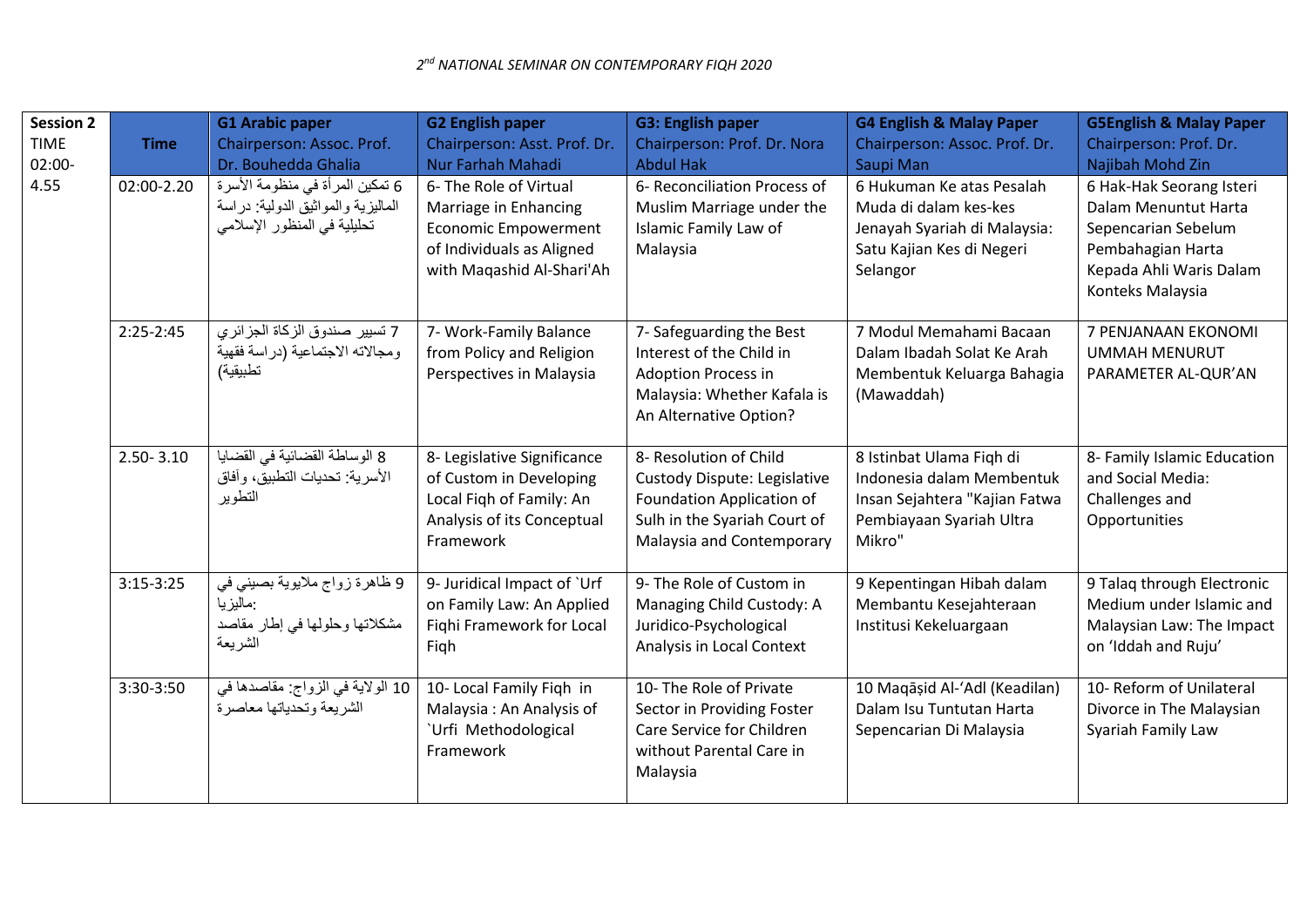|      | $3:55-4:15$   | 11 تعدد الزوجات في قانون الأسرة<br><i>الإندونيسي</i> ؛ دراسة تحليلية مقاصدية                                       | 11- The Wisdom of<br>Polygamy in Managing<br><b>Woman's Social Problems</b><br>in Singapore | 11- The Concept of<br>Rahmatan Lil Alamin for HIV<br>Screening Test in Malaysia ( | 11- Vaccination Practices and<br>Preferences among Muslim<br>Parents of Young Children:<br><b>Trends and Misunderstandings</b><br>(G4) | 11- Offences relating to<br>Matrimony: The<br>Application in the Syariah<br><b>Courts of Malaysia</b> |
|------|---------------|--------------------------------------------------------------------------------------------------------------------|---------------------------------------------------------------------------------------------|-----------------------------------------------------------------------------------|----------------------------------------------------------------------------------------------------------------------------------------|-------------------------------------------------------------------------------------------------------|
|      | 4:20-4:30     | 12 ظاهرة الطالق المبكر في<br>مالبز با: در اسة فقهبة                                                                |                                                                                             |                                                                                   |                                                                                                                                        |                                                                                                       |
|      | $4.35 - 4.55$ | 13اشتراط انقضاء عدة الزانية<br>لجواز نكاحها في الفقه الإسلا <b>ب</b> ي<br>  بالنظر المقاصدي :نحو الأسرة<br>السعىدة |                                                                                             |                                                                                   |                                                                                                                                        |                                                                                                       |
| 5.00 | 5.00          | <b>CLOSING CEREMONY</b>                                                                                            |                                                                                             |                                                                                   |                                                                                                                                        |                                                                                                       |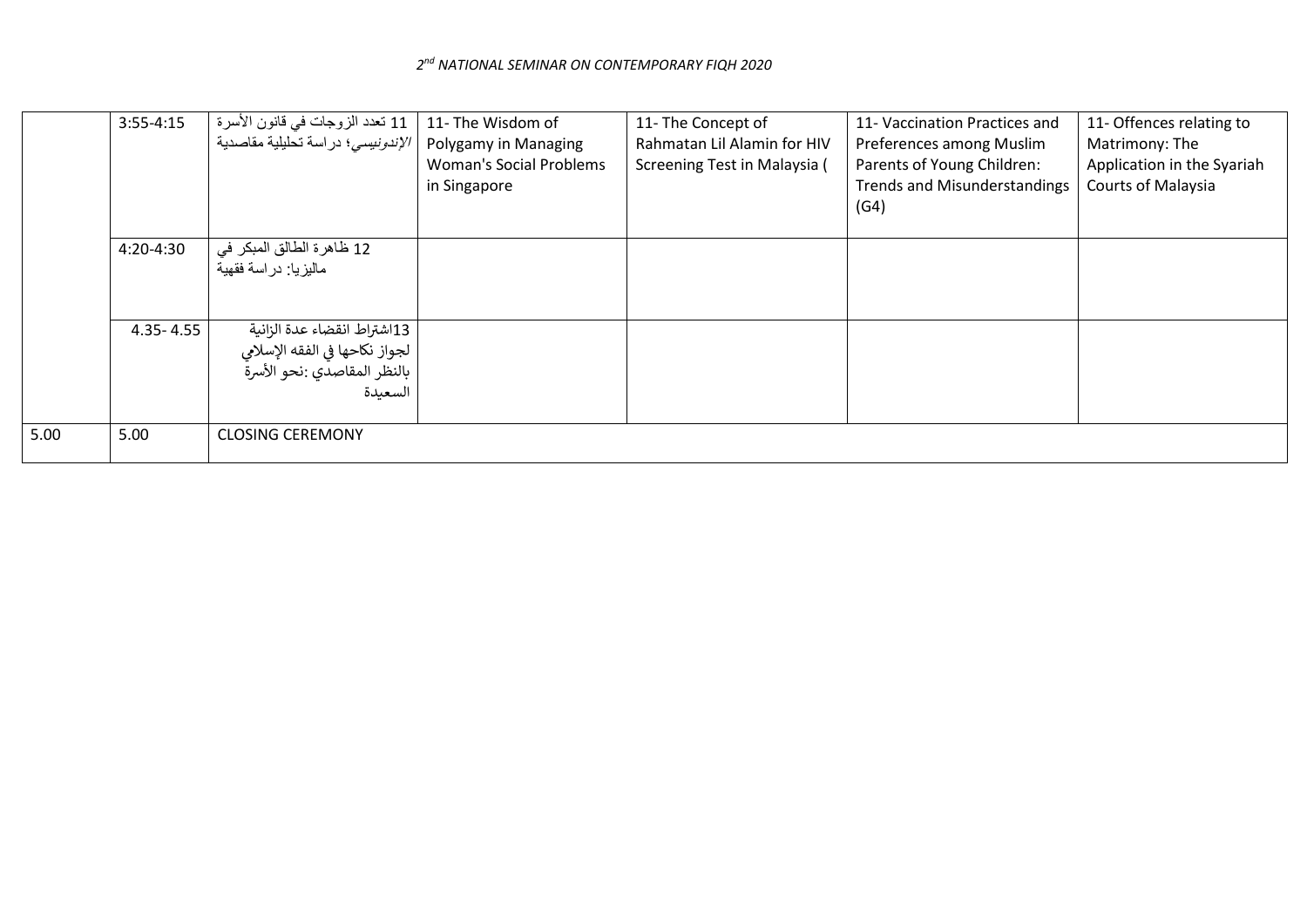# **LIST OF CONFERENCE PAPERS**

## **Arabic Papers**

| <b>No</b> | Language | <b>Author</b>                                                                                                                                                                           | <b>Title</b>                                                                                    |
|-----------|----------|-----------------------------------------------------------------------------------------------------------------------------------------------------------------------------------------|-------------------------------------------------------------------------------------------------|
| 1         | Arabic   | Assoc. Prof. Dr. Muhammad Laeba<br>Asst. Prof. Dr. Mohamed Ibrahim<br>Negasi,<br>Assoc. Prof. Dr. Roslina Che Soh @<br>Yusoff                                                           | أثر العدول عن الخطبة في القانون الماليزي والشريعة<br>الإسلامية                                  |
| 2         | Arabic   | Asst. Prof. Dr. Abdulmajid Obaid<br>Hasan Saleh,<br>Asst. Prof. Dr. Habeebullah<br>Zakariyah                                                                                            | اقتصاديات الأسرة دراسة تحليلية وفق مقاصد الشريعة<br>الإسلامية                                   |
| 3         | Arabic   | Missoun Kouadri,<br>Mobaraka Oumari,<br>Asist. Prof. Dr. Asma Akli Soualhi,<br>Assoc. Prof. Dr. Abdul Bari Awang,<br>Prof. Dr. Mohamed El Tahir Abu El<br>mesawi                        | دور الفقه المقارن في تقنين الفقه الإسلامي، ونماذجه<br>التطبيقية في قانون الوقف والأسرة والميراث |
| 4         | Arabic   | Adam Pulle Mohamed Abbas,<br>Assoc. Prof. Dr. Ghalia Bouhedda                                                                                                                           | تقسيم أموال الوالدين قبل وفاتهما بين الأولاد في ضوء<br>مقاصد الشرىعة                            |
| 5         | Arabic   | Asst. Prof. Dr. Fatimah Binti Karim,<br>Assoc. Prof. Dr. Abdul Bari Bin<br>Awang                                                                                                        | حقيقة الوصية الواجبة في ولاية سلانجور ماليزيا: دراسة<br>تحليلية قانونية                         |
| 6         | Arabic   | Lina Muhamad Abduh and<br>Asst. Prof. Dr. Anwar Hasan<br>Abdullah Usman                                                                                                                 | تمكين المرأة في منظومة الأسرة الماليزية والمواثيق الدولية:<br>دراسة تحليلية في المنظور الإسلامي |
| 7         | Arabic   | Missoun kouadri,<br>Prof. Dr. Arif Ali Arif,<br>Assoc. Prof. Dr. Azman Bin Mohd<br>Noor,<br>Dr. Hassan Ben Ibrahim Hendaoui,<br>Assoc. Prof. Dr. Radwan Jamal<br><b>Yousef Elatrash</b> | تسيير صندوق الزكاة الجزائري ومجالاته الاجتماعية (دراسة<br>فقهية تطبيقية)                        |
| 8         | Arabic   | Asst. Prof. Dr. Hassan Suleiman                                                                                                                                                         | ظاهرة الطالق المبكر في ماليزيا: دراسة فقهية                                                     |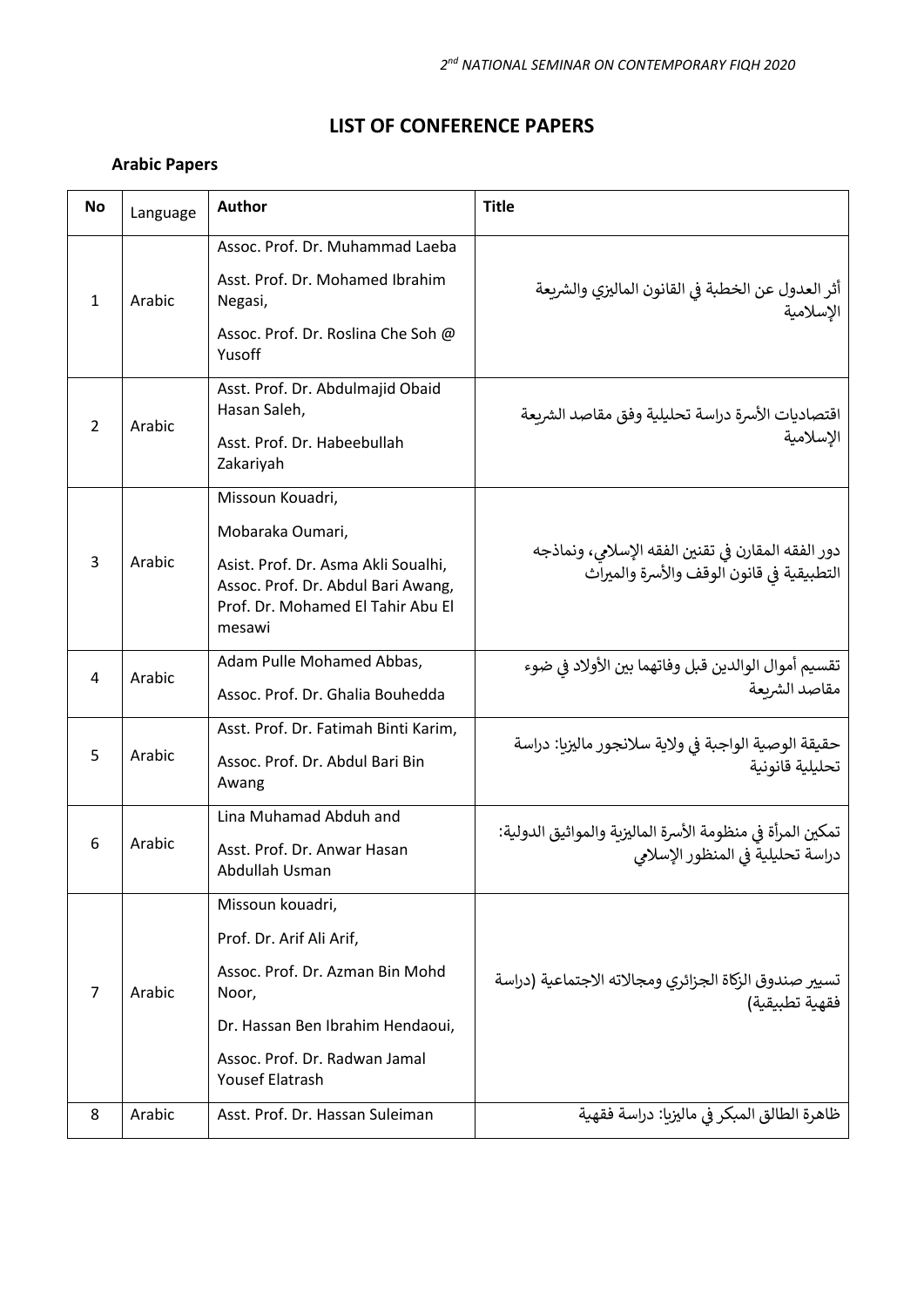| 9  | Arabic | Bello Sani Yahuza                                                                              | زواج المسيار بين المصالح والمفاسد في الواقع المعاصر:<br>دراسة تقوىمية لدولة ماليزية أنموذجا     |
|----|--------|------------------------------------------------------------------------------------------------|-------------------------------------------------------------------------------------------------|
| 10 | Arabic | Asst. Prof. Dr. Halimah<br>Boukerroucha                                                        | الوساطة القضائية في القضايا الأسرية: تحديات التطبيق،<br>وأفاق التطوير                           |
| 11 | Arabic | Dr Awang Mamat,<br>Asst, Prof. Dr. Habeebullah Hassan<br>Bature,<br>Dr. Habeebullah Zakariyah. | ظاهرة زواج ملايوبة بصيني في ماليزيا:<br>مشكلاتها وحلولها في إطار مقاصد الشربعة                  |
| 12 |        | Assoc. Prof. Dr. Bouhedda Ghalia,<br>Assoc. Prof. Dr. Miszairi Sitiris,<br>Sana' Bin Sayih     | الولاية في الزواج: مقاصدها في الشريعة وتحدياتها معاصرة                                          |
| 13 | Arabic | Muhammad Taufiq, Masyithah<br>Mardhatillah                                                     | تعدد الزوجات في قانون الأسرة الإندونيسي؛ دراسة تحليلية<br>مقاصدية                               |
| 14 | Arabic | Mohamad Firdaus Bin Mohamad<br>Sabari,<br>Assoc. Prof. Dr. Mek Wok Mahmud                      | اشتراط انقضاء عدة الزانية لجواز نكاحها في الفقه الإسلامي<br>بالنظر المقاصدي: نحو الأسرة السعيدة |

## **Malay Papers**

| 1 | Malay | Dr. Mohammad Dhiya'ul Hafidh bin<br>Fatah Yasin,<br>Asst. Prof. Dr. Raudlotul Firdaus<br>binti Fatah Yasin | Isu Nafkah untuk Ibu Tunggal dan Anak Yatim<br>Menurut Syarak                                                                                                       |
|---|-------|------------------------------------------------------------------------------------------------------------|---------------------------------------------------------------------------------------------------------------------------------------------------------------------|
| 2 | Malay | Mohd Izzuddin Mohd Noor,<br>Fatimah Nadirah Mohd Noor,<br>Farrah Yazmin Aziz,<br>Badriah Nordin            | Konsep Pusat Asuhan Patuh Syariah dan<br>Peranannya Dalam Menjaga Kemaslahatan Kanak-<br>Kanak                                                                      |
| 3 | Malay | Liana binti Ab Latif                                                                                       | Teori Masalih Mursalah Berdasarkan Pandangan<br>Imam as-Syatibiy dan al-Ghazzali Terhadap<br>Pengabaian Hak-Hak Wanita dalam Isu Lafaz Cerai<br><b>Taklik Lisan</b> |
| 4 | Malay | Muhamad Nadratuzzaman Hosen,<br>Harisah                                                                    | Istinbat Ulama Figh di Indonesia dalam<br>Membentuk Insan Sejahtera "Kajian Fatwa<br>Pembiayaan Syariah Ultra Mikro"                                                |
| 5 | Malay | Muhammad Muthi'ul Haqq bin<br>Fatah Yasin,<br>Dr. Mohammad Dhiya'ul Hafidh bin<br><b>Fatah Yasin</b>       | Aplikasi Fiqh al-Mizan Dalam Sunnah Kekeluargaan                                                                                                                    |
| 6 | Malay | Wan Zahidatul Nuha Wan<br>Mohamad Rosdi,<br>Assoc. Prof. Dr. Mekwok Mahmud                                 | Kepentingan Hibah dalam Membantu<br>Kesejahteraan Institusi Kekeluargaan                                                                                            |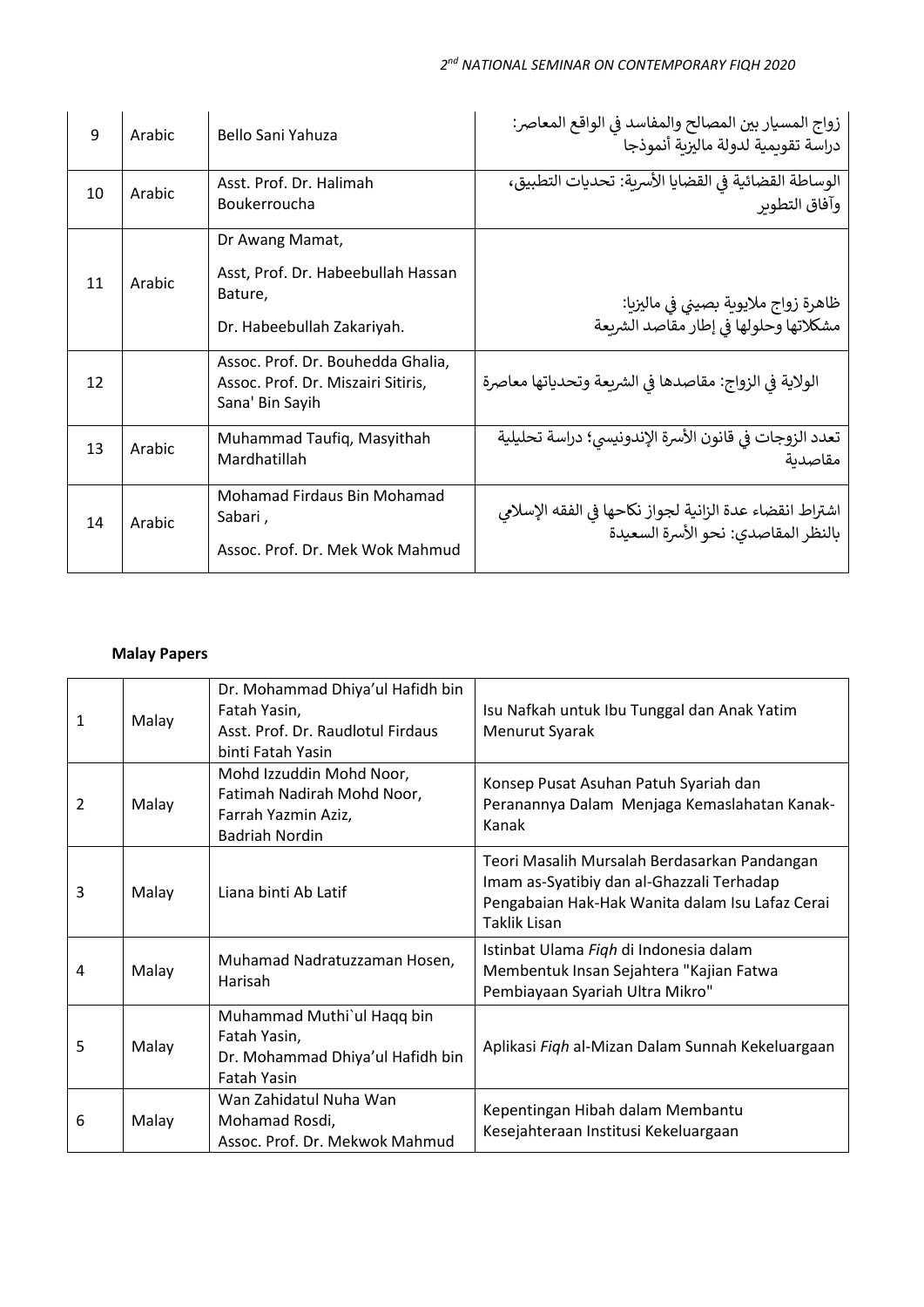| $\overline{7}$ | Malay | Nabila Farhana Yahya,<br>Assoc. Prof. Dr. Mek Wok Mahmud                                                      | Antara Kewajipan Dan Keinginan Nafsu<br>Berpoligami Dalam Membentuk Keluarga Bahagia                                             |
|----------------|-------|---------------------------------------------------------------------------------------------------------------|----------------------------------------------------------------------------------------------------------------------------------|
| 8              | Malay | Ahmad Akram Mahmad Robbi,<br>Assoc. Prof. Dr. Mek Wok Mahmud                                                  | Maqāșid Al-'Adl (Keadilan) Dalam Isu Tuntutan<br>Harta Sepencarian Di Malaysia                                                   |
| 9              | Malay | Atigah Hazman,<br>Dr. Bahiyah Ahmad<br>Dr. Norhidayah Pauzi                                                   | Kahwin Lari Tanpa Izin Wali Bagi Anak Dara Yang<br>Masih Mempunyai Wali Nasab: Satu Analisis Ke<br>Atas Fatwa Negeri Perlis      |
| 10             | Malay | Fatin Naasihah bt Jamal Abd Nasir,<br>Assoc. Prof. Dr. Mek Wok Mahmud                                         | Nilai Dan Kepentingan Adat Perkahwinan Melayu<br>Dalam Melahirkan Institusi Keluarga Yang<br>Sejahtera                           |
| 11             | Malay | Mohd Amirul Hakim Bin Zainol, Dr.<br>Nurul Ilyana Bt Muhd Adnan                                               | Zakat Menyantuni Kanak-Kanak Gelandangan: Satu<br>Sorotan                                                                        |
| 12             | Malay | Assoc. Prof. Dr. Abdul Bari Awang,<br>Siti Nurhidayah Md Tahir,<br>Assoc. Prof. Dr. Miszairi Satiris          | Hak-Hak Seorang Isteri Dalam Menuntut Harta<br>Sepencarian Sebelum Pembahagian Harta Kepada<br>Ahli Waris Dalam Konteks Malaysia |
| 13             | Malay | Assoc. Prof. Dr. Zuliza Mohd Kusrin<br>Assoc. Prof. Dr. Mohd Al-Adib<br>Samuri                                | Autisme Sebagai Mitigasi Dalam Sistem Kehakiman                                                                                  |
| 14             | Malay | Assoc. Prof. Dr. Ramizah wan<br>Muhammad                                                                      | Hukuman Ke atas Pesalah Muda di dalam kes-kes<br>Jenayah Syariah di Malaysia: Satu Kajian Kes di<br>Negeri Selangor              |
| 15             | Malay | Assoc. Prof. Dr. Abdul Bari bin<br>Awang,<br>Muhamad Mu'izz Bin Abdullah,<br>Muhammad Saiful Adlie Bin Misnan | Nikah Khitbah: Alternatif Penyelesaian Kes Anak<br><b>Tak Sah Taraf</b>                                                          |
| 16             | Malay | Assoc. Prof. Dr. Saupi Man                                                                                    | Modul Memahami Bacaan Dalam Ibadah Solat Ke<br>Arah Membentuk Keluarga Bahagia (Mawaddah)                                        |
| 17             | Malay | Assoc. Prof. Dr. Azman Bin Mohd.<br>Noor,<br>Asst. Prof. Dr. Nor Razinah Binti<br>Mohd. Zain                  | PENJANAAN EKONOMI UMMAH MENURUT<br>PARAMETER AL-QUR'AN                                                                           |

## **English Papers**

| 1              | English | Assoc. Prof. Dr. Azizah Mohd                      | Talag through Electronic Medium under Islamic<br>and Malaysian Law: The Impact on 'Iddah and Ruju'               |
|----------------|---------|---------------------------------------------------|------------------------------------------------------------------------------------------------------------------|
| $\overline{2}$ | English | Nadhilah A.Kadir,<br>Assoc. Prof. Dr. Azizah Mohd | The Role Of Private Sector In Providing Foster Care<br>Service For Children Without Parental Care In<br>Malaysia |
| 3              | English | Assoc. Prof. Dr. Nasimah Bt Hussin                | Offences relating to Matrimony: The Application in<br>the Syariah Courts of Malaysia                             |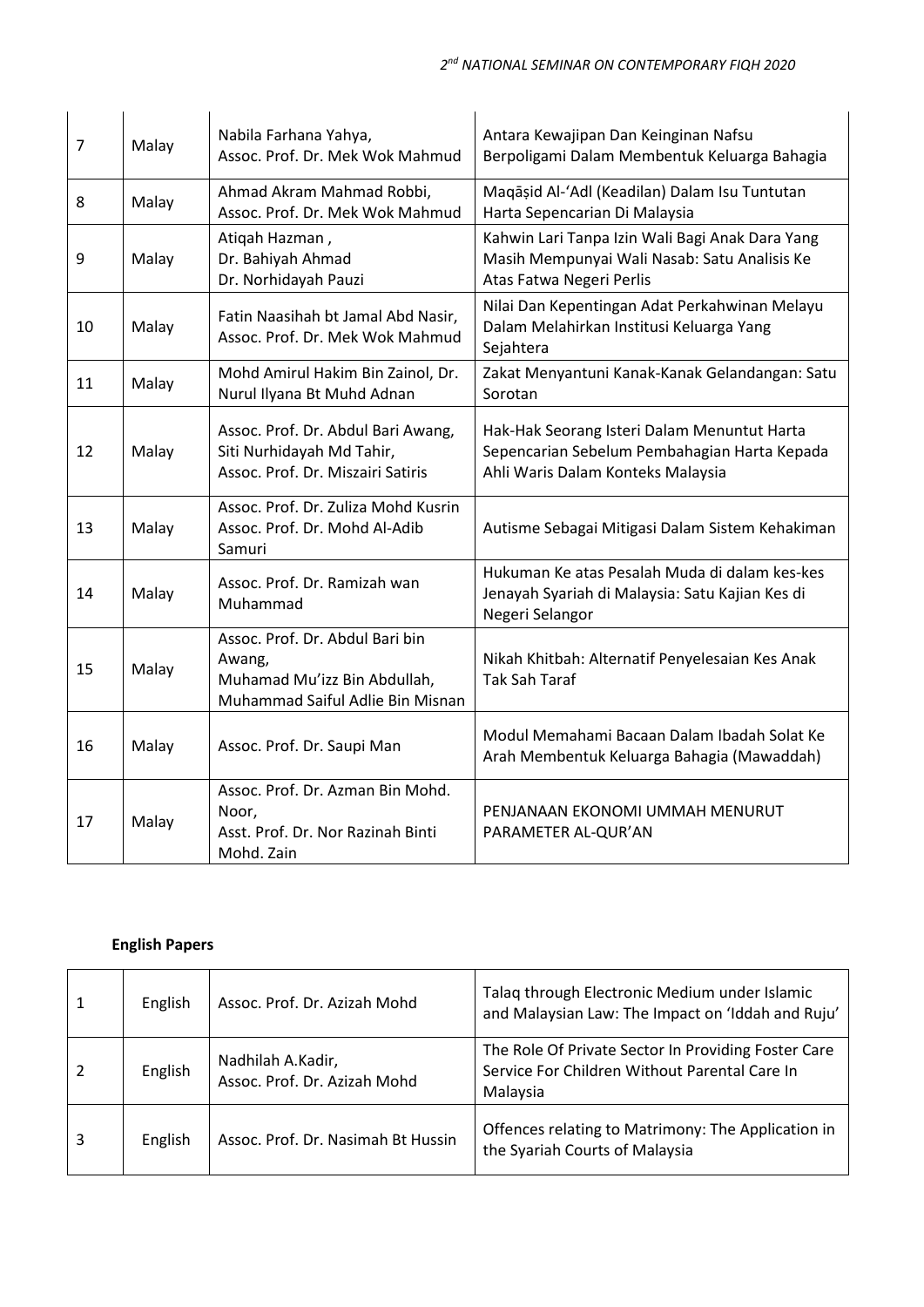| 4              | English | Nur insyirah ismail,<br>Asst. Prof. Dr. Nurul Jannah Zainan<br>Nazri,<br>Asst. Prof. Dr. Raudlotul Firdaus<br><b>Fatah Yasin</b>                                             | The Wisdom of Polygamy in Managing Woman's<br>Social Problems in Singapore                                                  |
|----------------|---------|------------------------------------------------------------------------------------------------------------------------------------------------------------------------------|-----------------------------------------------------------------------------------------------------------------------------|
| 5              | English | Adi Saifurrahman<br>Assoc. Prof. Dr. Salina Kassim                                                                                                                           | Achieving Financial Inclusion: A Comparative<br>Discourse between Islamic and Conventional<br>Finances approach             |
| 6              | English | Omar Luqman Safuani,<br>Prof Dr. Rusni Hassan                                                                                                                                | The Intention of Muslim Young Adults to<br>Participate in Family Takaful Scheme                                             |
| $\overline{7}$ | English | Asst. Prof. Dr. Nur Farhah Mahadi,<br>Asst. Prof. Dr. Saidatolakma Mohd<br>Yunus                                                                                             | The Role of Marriage In Enhancing Economic<br>Empowerment Of Individuals In Line With Maqasid<br>Al-Shari`Ah                |
| 8              | English | Assoc. Prof. Dr. Noraini Md Hashim,<br>Prof. Dr. Nora Abdul Hak,<br>Assoc. Prof. Dr. Roslina Che<br>Soh@Yusoff,<br>Dr. Muhamad Helmi Md Said,<br><b>Ahmad Mukhlis Mansor</b> | The Concept of Rahmatan Lil Alamin for HIV<br><b>Screening Test in Malaysia</b>                                             |
| 9              | English | Mohammad Shihan<br>Asst. Prof. Dr. Abdul Hamid<br>Mohamed                                                                                                                    | Family financial management: a conceptual<br>framework based on Maqasid al-Shariah for its<br>enhancement                   |
| 10             | English | Assoc. Prof. Dr. Sharifah Hayaati<br>Syed Ismail al-Qudsy                                                                                                                    | Work-Family Balance Policies and elements of<br>religiosity: Evidence from Malaysia.                                        |
| 11             | English | Assoc. Prof. Dr. Roslina Che Soh<br>Assoc. Prof. Dr. Azizah Mohd,<br>Prof. Dr. Nora Abdul Hak, Assoc.<br>Prof. Dr. Noraini Mohd Hashim &<br>Dr. Mohd Helmi Mohd Said         | Safeguarding the Best Interest Of The Child In<br>Adoption Process In Malaysia: Whether Kafala Is<br>An Alternative Option? |
| 12             | English | Asst. Prof. Dr. Shinta Maharani<br>Asst. Prof. Dr. Miftahul Ulum<br>Assoc. Prof. Dr. Agus Purnomo                                                                            | Family Islamic Education and Social Media:<br><b>Challenges and Opportunities</b>                                           |
| 13             | English | Assoc. Prof. Dr. Nurazzura<br>Mohamad Diah<br>Asst. Prof. Dr. Suhaiza Samsudin<br>Asst. Prof. Dr. Nerawi Sedu                                                                | Vaccination Practices and Preferences among<br>Muslim Parents of Young Children: Trends and<br>Challenges                   |
| 14             | English | Prof. Dr. Sayed Sikandar Shah<br>Haneef,<br>Asst. Prof. Dr. Raudlotul Firdaus<br>Binti Fatah Yasin,<br>Rabia Ijaz                                                            | Legislative Significance of Custom in Developing<br>Local Figh of Family: An Analysis of its Conceptual<br>Framework        |
| 15             | English | Prof. Dr. Sayed Sikandar Shah<br>Haneef,<br>Asst. Prof. Dr. Mohd Abbas Abdul<br>Razak,<br>Asst. Prof. Dr. Mohammed Farid Ali<br>Al-Fijawi                                    | Juridical Impact of `Urf on Family Law: An Applied<br>Fighi Framework for Local Figh                                        |
| 16             | English | Prof. Dr. Nora Abdul Hak,<br>Prof. Dr. Najibah Mohd Zin and<br>Sarafuddin Abdul Syahid Sowell                                                                                | Reconciliation Process of Muslim Marriage under<br>the Islamic Family Law of Malaysia                                       |